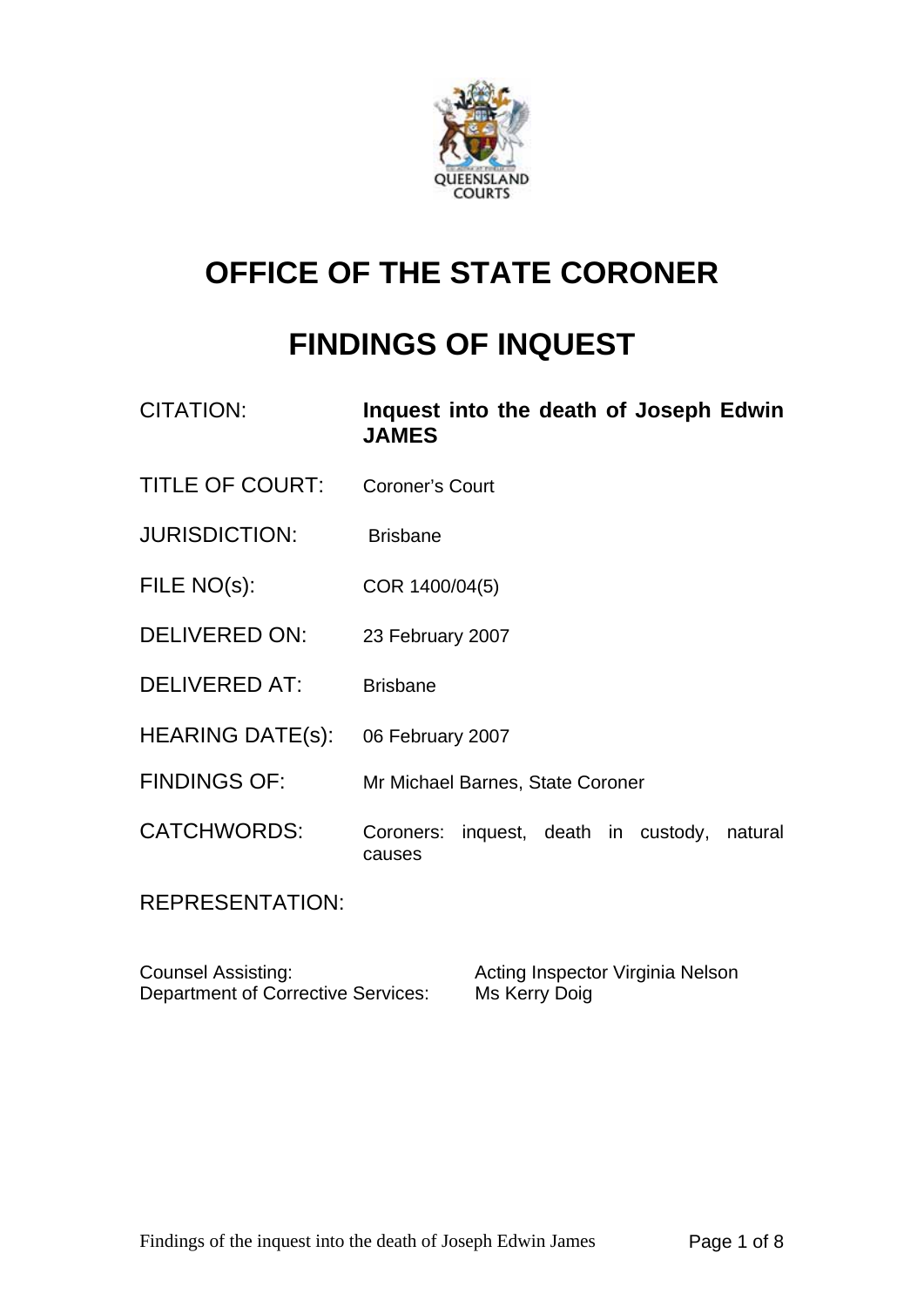The *Coroners Act 2003* provides in s45 that when an inquest is held into a death in custody, the coroner's written findings must be given to the family of the person who died, each of the persons or organisations granted leave to appear at the inquest and to various specified officials with responsibility for the justice system. These are my findings in relation to the death of Joseph Edwin James. They will be distributed in accordance with the requirements of the Act and posted on the web site of the Office of State Coroner.

# *Introduction*

Joseph Edwin James was 67 years of age, when he was found deceased on the floor of his cell at the Lotus Glen Correctional Centre at Mareeba in North Queensland on Wednesday, 9 June 2004.

These findings seek to explain how that occurred.

# *The Coroner's jurisdiction*

Before turning to the evidence, I will say something about the nature of the coronial jurisdiction.

#### **The basis of the jurisdiction**

Because when he died, Mr James was in the custody of the Department of Corrective Services under the *Corrective Services Act 2000*, his death was a "*death in custody*" within the terms of the Act and so it was reported to the State Coroner for investigation and inquest.<sup>2</sup>

#### **The scope of the Coroner's inquiry and findings**

A coroner has jurisdiction to inquire into the cause and the circumstances of a reportable death. If possible, the coroner is required to find:-

- whether the death in fact happened
- the identity of the deceased;
- when, where and how the death occurred; and
- what caused the person to die.

There has been considerable litigation concerning the extent of a coroner's jurisdiction to inquire into the circumstances of a death. The authorities clearly establish that the scope of an inquest goes beyond merely establishing the medical cause of death but as there is no contention around that issue in this case I need not seek to examine those authorities here with a view to settling that question. I will, however, say something about the general nature of inquests.

An inquest is not a trial between opposing parties but an inquiry into the death. In a leading English case it was described in this way:-

 $\frac{1}{1}$ See s10

<sup>2</sup> s8(3) defines "*reportable death*" to include deaths in custody and s7(2) requires that such deaths be reported to the state corners or deputy state coroner. S27 requires an inquest be held in relation to all deaths in custody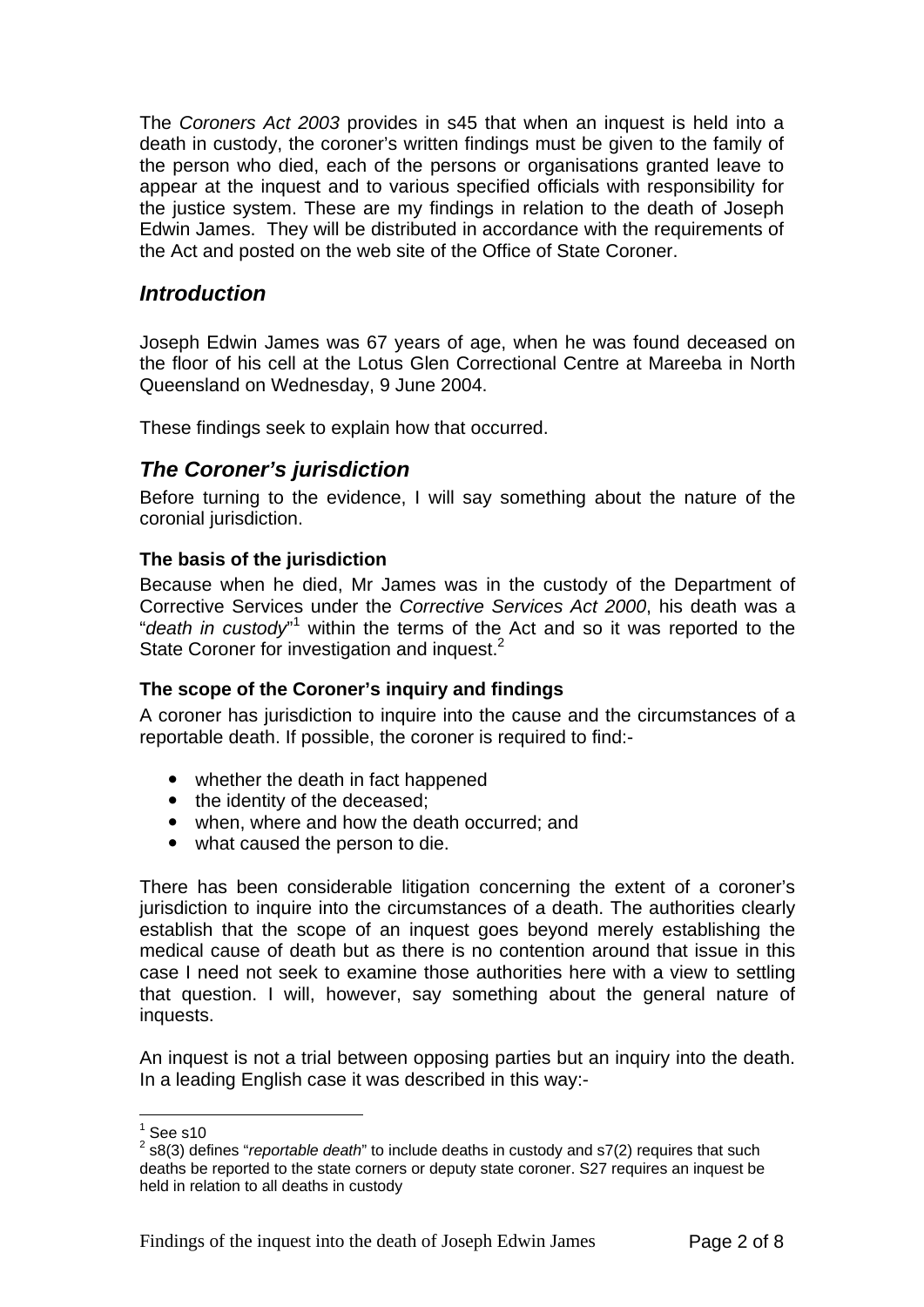*It is an inquisitorial process, a process of investigation quite unlike a criminal trial where the prosecutor accuses and the accused defends… The function of an inquest is to seek out and record as many of the facts concerning the death as the public interest requires.*<sup>3</sup>

The focus is on discovering what happened, not on ascribing guilt, attributing blame or apportioning liability. The purpose is to inform the family and the public of how the death occurred with a view to reducing the likelihood of similar deaths. As a result, the Act authorises a coroner to make preventive recommendations concerning public health or safety, the administration of justice or ways to prevent deaths from happening in similar circumstances in future.<sup>4</sup> However, a coroner must not include in the findings or any comments or recommendations or statements that a person is or maybe guilty of an offence or civilly liable for something.<sup>5</sup>

#### **The admissibility of evidence and the standard of proof**

Proceedings in a coroner's court are not bound by the rules of evidence because s37 of the Act provides that the court "*may inform itself in any way it considers appropriate".* That doesn't mean that any and every piece of information, however unreliable, will be admitted into evidence and acted upon. However, it does give a coroner greater scope to receive information that may not be admissible in other proceedings and to have regard to its provenance when determining what weight should be given to the information.

This flexibility has been explained as a consequence of an inquest being a factfinding exercise rather than a means of apportioning guilt: an inquiry rather than a trial. $^6$ 

A coroner should apply the civil standard of proof, namely the balance of probabilities, but the approach referred to as the *Brigenshaw* sliding scale is applicable.<sup>7</sup> This means that the more significant the issue to be determined, the more serious an allegation or the more inherently unlikely an occurrence, the clearer and more persuasive the evidence needed for the trier of fact to be sufficiently satisfied that it has been proven to the civil standard. $8$ 

It is also clear that a coroner is obliged to comply with the rules of natural justice and to act judicially. $9$  This means that no findings adverse to the interest of any party may be made without that party first being given a right to be heard in opposition to that finding. As *Annetts v McCann<sup>10</sup>* makes clear that includes

1

<sup>&</sup>lt;sup>3</sup> R v South London Coroner; ex parte Thompson (1982) 126 S.J. 625<br><sup>4</sup> a46

 $4$  s46

 $5$  s45(5) and 46(3)

<sup>&</sup>lt;sup>6</sup> *R v South London Coroner; ex parte Thompson* per Lord Lane CJ, (1982) 126 S.J. 625<br><sup>7</sup> Anderson v Blashki [1993] 2 VR 89 at 96 per Gobbo J

<sup>&</sup>lt;sup>8</sup> Briginshaw v Briginshaw (1938) 60 CLR 336 at 361 per Sir Owen Dixon J

<sup>9</sup> *Harmsworth v State Coroner* [1989] VR 989 at 994 and see a useful discussion of the issue in Freckelton I., "Inquest Law" in *The inquest handbook*, Selby H., Federation Press, 1998 at 13

<sup>10 (1990) 65</sup> ALJR 167 at 168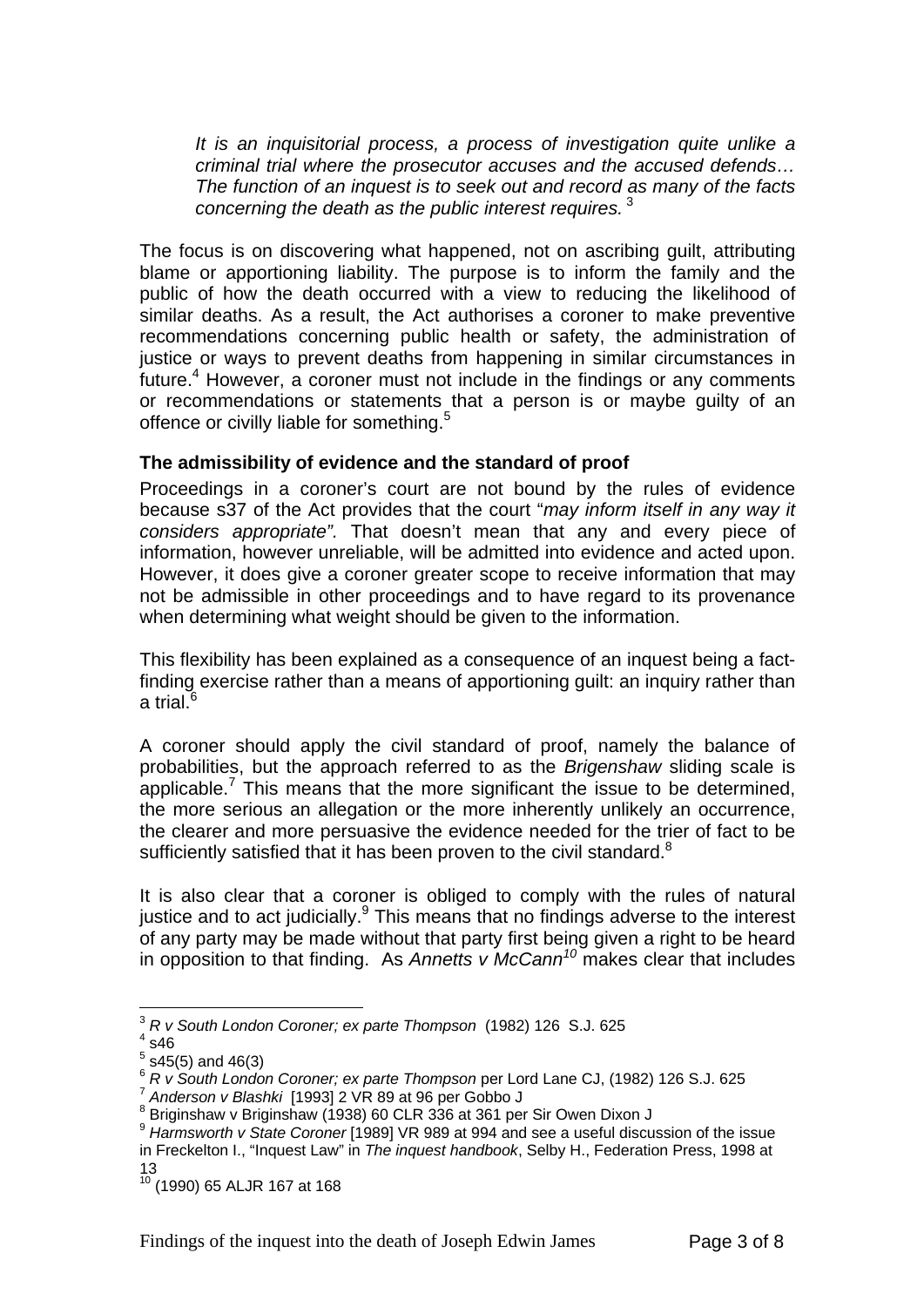being given an opportunity to make submissions against findings that might be damaging to the reputation of any individual or organisation.

# *The investigation*

Once the paramedics who attended the scene established that Mr James was dead, Detective Sergeant Ahearn of the Queensland Police Service's Corrective Services Investigation Unit was directed to conduct a "death in custody" coronial investigation.

The scene was photographed and forensically examined. All relevant witnesses were interviewed and statements obtained. On 12 June 2004, an autopsy was conducted by Dr David Williams, a forensic pathologist at the Cairns Hospital.

I am satisfied that the investigation was competent and thorough.

## *The Inquest*

An inquest was held in Brisbane on 6 February 2007. Acting Inspector Nelson was appointed to assist me. Leave to appear was granted to the Department of Corrective Services.

A copy of the police investigation report was provided to Mr James' brother prior to the inquest. Mr James' brother, was advised of the date of the inquest but indicated that he did not wish to attend. He provided to the Court a copy of a letter apparently prepared by his dead brother approximately a year before his death. It had been found on Joseph James' computer. I will refer to this letter later in these findings.

All of the statements, records of interview, medical records, photographs and materials gathered during the investigation were tendered at the inquest.

I determined that the evidence contained in these materials were sufficient to enable me to make the findings required by the Act and that there was no other purpose, which would warrant any witnesses being called to give oral evidence.

## *The evidence*

I turn now to the evidence. Of course, I cannot even summarise all of the information contained in the exhibits but I consider it appropriate to record in these reasons, the evidence I believe is necessary to understand the findings I have made.

## **Background**

Mr. James' family consisted of himself and his brother. His parents are deceased as was another brother. He never married and has no known children.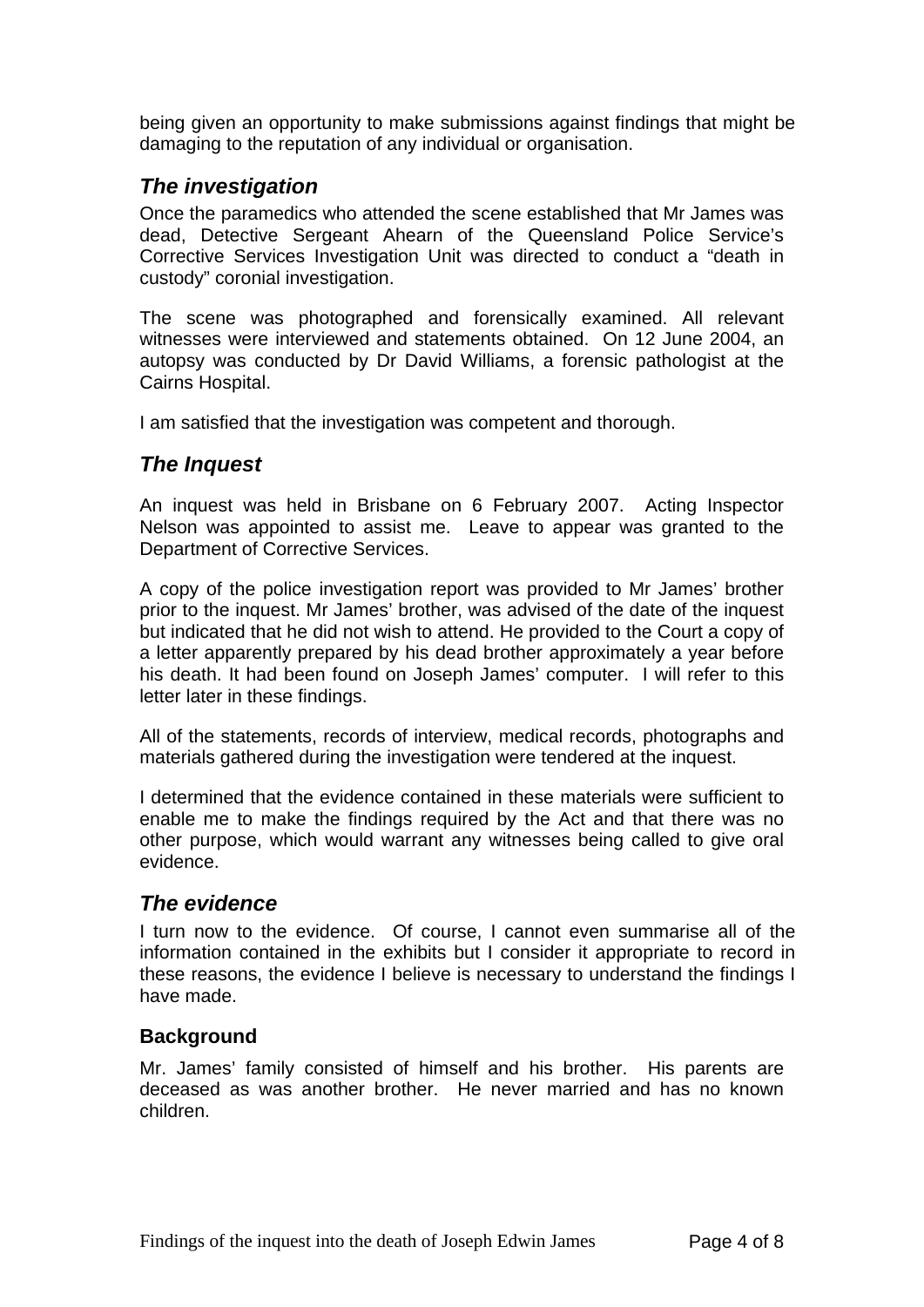# **Medical issues**

Prior to this fatal incident, Mr James was not known to suffer from any medical problems.

While at Lotus Glen Correctional Centre at Mareeba, Mr James' medical condition and general health was reviewed on four occasions at routine medical assessments. On each occasion no illness or disease was detected.

The Health Insurance Commission advises that since 1999, Mr James has made no claim for medical services provided by Medicare. The Mareeba Hospital also has no record of Mr James presenting there for any form of medical treatment or consultation.

It seems he enjoyed sustained good health.

#### **Custody**

Mr James was serving 2 years imprisonment that was to be suspended for 2 years after serving 6 months, for 155 offences of possession of child pornography. Apart from these convictions, he has no other known criminal convictions. He commenced his incarceration at the Lotus Glenn Correctional Centre on 19 April 2004 and was due to be released on 18 October 2004.

Mr James served his sentence at the Lotus Glen Correctional Centre with Department of Corrective Services' records showing no movement history, breaches of discipline or instances of self-harm. The police investigation has established that his conduct and behaviour whilst in custody was exemplary.

## **Events leading up to the incident**

On the morning of 9 June 2004, Mr. James awoke at 6.30am and commenced talking with his cell mate, Lawrence Edward Jeffery. According to Mr Jeffery, he was behaving normally and showed no signs of ill health. Mr James' cell was unlocked and he and Mr Jeffrey stood outside their cell to be counted during the morning muster.

Once this occurred, their cell was locked and they moved into the unit common areas. Mr James retrieved the cell key from Correctional Services staff and returned to his cell.

A short time later, Mr Jeffery returned to the cell and found Mr James watching television. Mr Jeffrey left the cell and went to receive medication from the unit nurse. At this stage, Mr James was seated watching television in his cell and again he appeared normal and showed no signs of ill health. Mr James did not complain of feeling unwell to Mr. Jeffrey. Mr Jeffrey took the cell key with him, when he left so he could get back into the cell, as it was normal practice to lock their cell from the inside, whenever they were in the cell by themselves.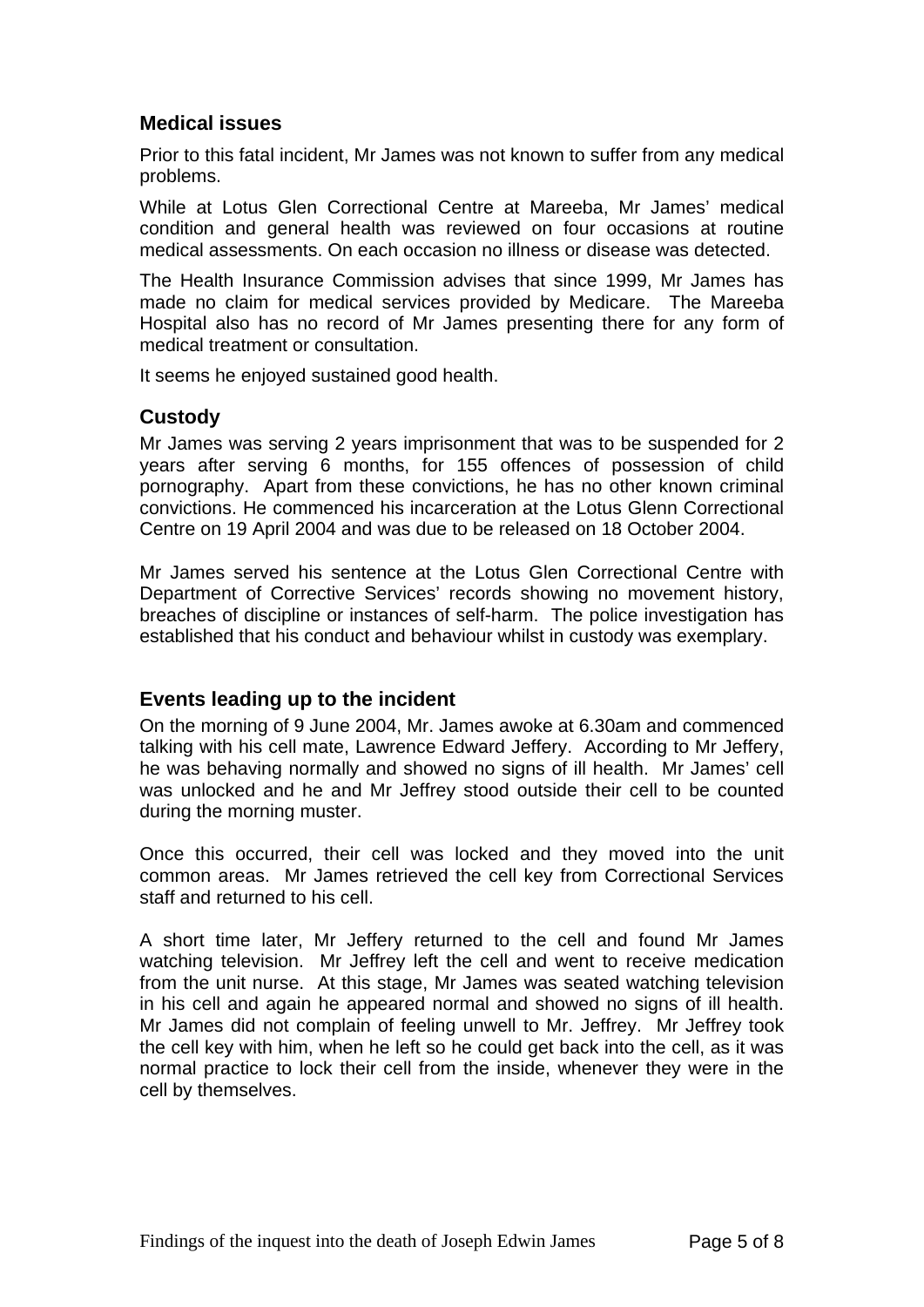## **The death is discovered**

Several minutes later, Mr Jeffrey returned to the cell to find that it was locked. He knocked on the door, however there was no answer. He then unlocked the cell door and observed Mr James lying on his back in the shower cubicle within the cell. Mr James was dressed in his prison jeans and shirt.

Mr Jeffrey called out to Mr James, however there was no response. Mr Jeffrey then used the cell intercom to advise Correctional Services Officer Kehrer on the situation.

Correctional Services Officers Kehrer and Tallarico were the first Correctional Services staff to observe Mr James, when they arrived at the cell at 7.37am. They found him lying on his back in the shower cubicle in an unconscious state and dressed in his prison issue clothing. Mr James' rear head and shoulders were observed to be upright against the corner left-hand side of the wall of the shower cubicle.

Correctional Services Officer Tallarico immediately called a "Code Blue" medical emergency, and sought assistance of Clinical Nurse Fitzsimmons, who was dispensing medication to prisoners nearby.

The Unit's other inmates were moved into the exercise yard, where they were secured.

Nurse Fitzsimmons was the first nurse to arrive at the cell. She checked Mr. James and found he was not breathing and had no pulse. He was moved into the spine (corridor) of the unit outside his cell to more readily facilitate medical assessment and treatment.

Nurse Fitzsimmons commenced mouth to mask expired airway resuscitation whilst Correctional Services Officer Buck commenced External Cardiac Compressions. Three cycles of CPR had been completed when Nurses Bakos and Smith arrived. Nurse Fitzsimmons requested that an ambulance be called, which occurred.

Medical personnel continued resuscitation cycles with the assistance of an oxy-viva and a "Life Pak" 500 defibrillator until the arrival of ambulance paramedics at about 8.10am. Ambulance paramedics took over administering medical treatment to the deceased. An area of bleeding was detected on the rear of Mr James' head.

At 8.10am, Mareeba Queensland Ambulance Service officers Richards and Weazel attended and commenced administering medical treatment. They quickly ascertained that Mr James had no circulation, respiration or pulse.

At 8.18am the Queensland Ambulance Services' officers placed Mr James' body onto a stretcher and transported him to the Mareeba Hospital, leaving at 8.31am. The Paramedics ceased treatment to Mr. James at about 8.45am whilst en-route to the Mareeba Hospital, when it became apparent that he had passed away.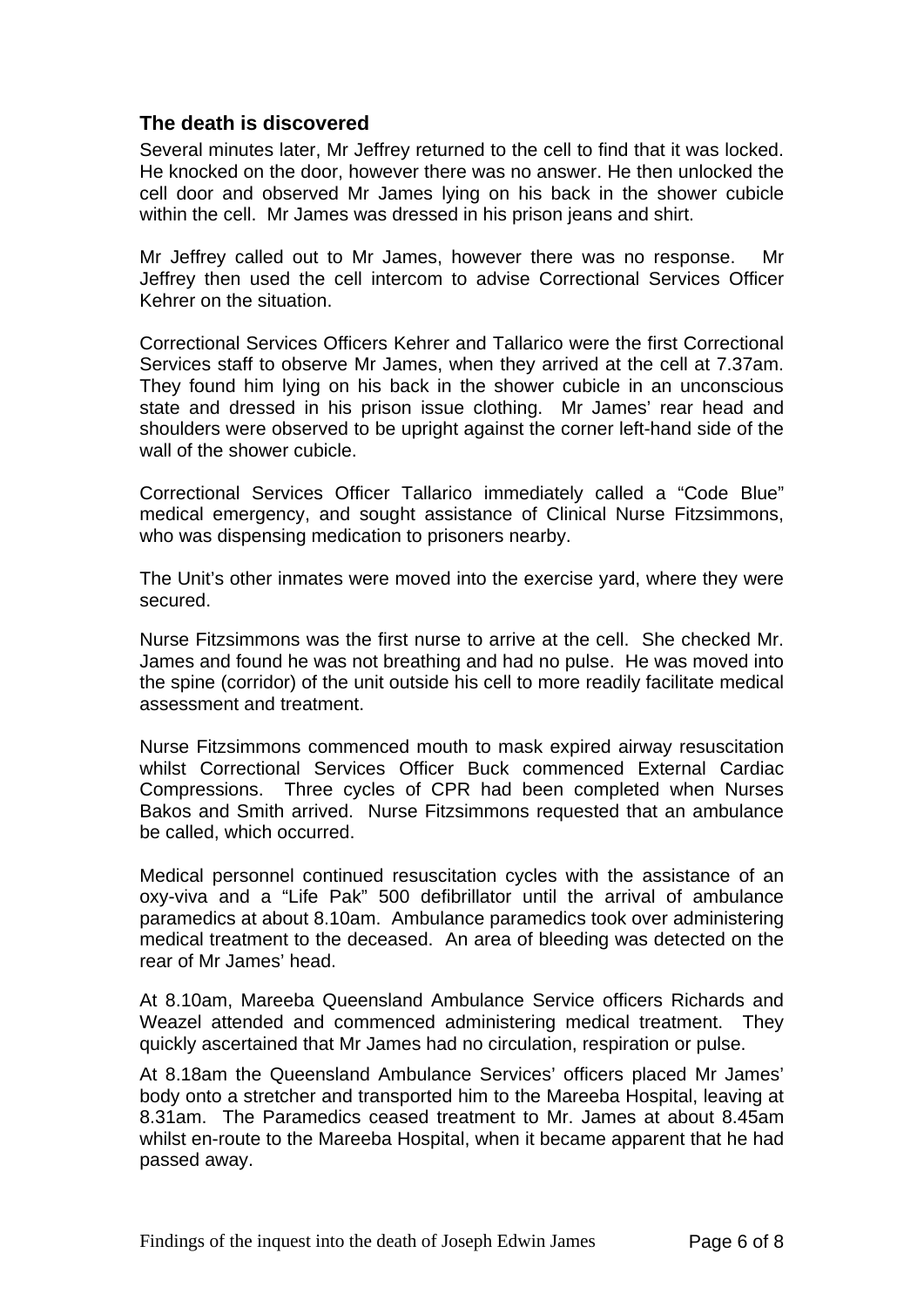The ambulance arrived at Mareeba Hospital at about 8.50am. Upon arrival at Mareeba Hospital, Doctor Than examined Mr James and declared life extinct at 9.00am.

A Crime Scene was established and the circumstances of the death were investigated by Detectives from the Corrective Services Investigation Unit as a "death in custody" situation.

Specialist police attended the scene and conducted forensic examinations.

#### **Autopsy results**

Mr James' body was taken to the Cairns Hospital Mortuary where, at the conclusion of the autopsy examination, Forensic Pathologist, Doctor David Williams advised that, in his opinion, Mr James died as a result of natural causes namely "coronary atherosclerosis and emphysema". Coronary atherosclerosis is commonly referred to in the community as heart failure.

Dr. Williams advised that the injuries and bruises to the head were minor. He advised that these injuries were consistent with a fall at the time of Mr. James' heart failure. He confirmed that there is no evidence to suggest that the head injuries contributed to death nor was there any evidence of thew involvement of any third party in Mr James' death.

#### **Independent medical report**

Doctor Anthony Brown provided an independent expert medical report into this death. He concluded that Mr. James "*died of a completely unheralded cardiac arrest, related to coronary atherosclerosis, on a background of smoking and emphysematous lung disease".* 

Dr. Brown confirms that all the care delivered by Lotus Glen Correctional Centre staff and the Queensland Ambulance Service staff was of the highest quality and entirely appropriate.

## *Conclusions*

I find that Corrective Services staff followed "death in custody" and medical emergency protocols in this instance. Corrective Services staff and Queensland Ambulance Service paramedics did all within their power to provide assistance and resuscitation to Mr. James upon him being located unconscious in his cell.

A comprehensive police investigation has been conducted into the circumstances of this "death in custody" situation. The investigation, coupled with the autopsy, revealed that Mr. James passed away suddenly and unexpectedly from natural causes, whilst in his cell.

I have considered the contents of the letter apparently written by the deceased before his imprisonment. I consider that the contents are such that they could not reasonably be productively investigated and that the contents